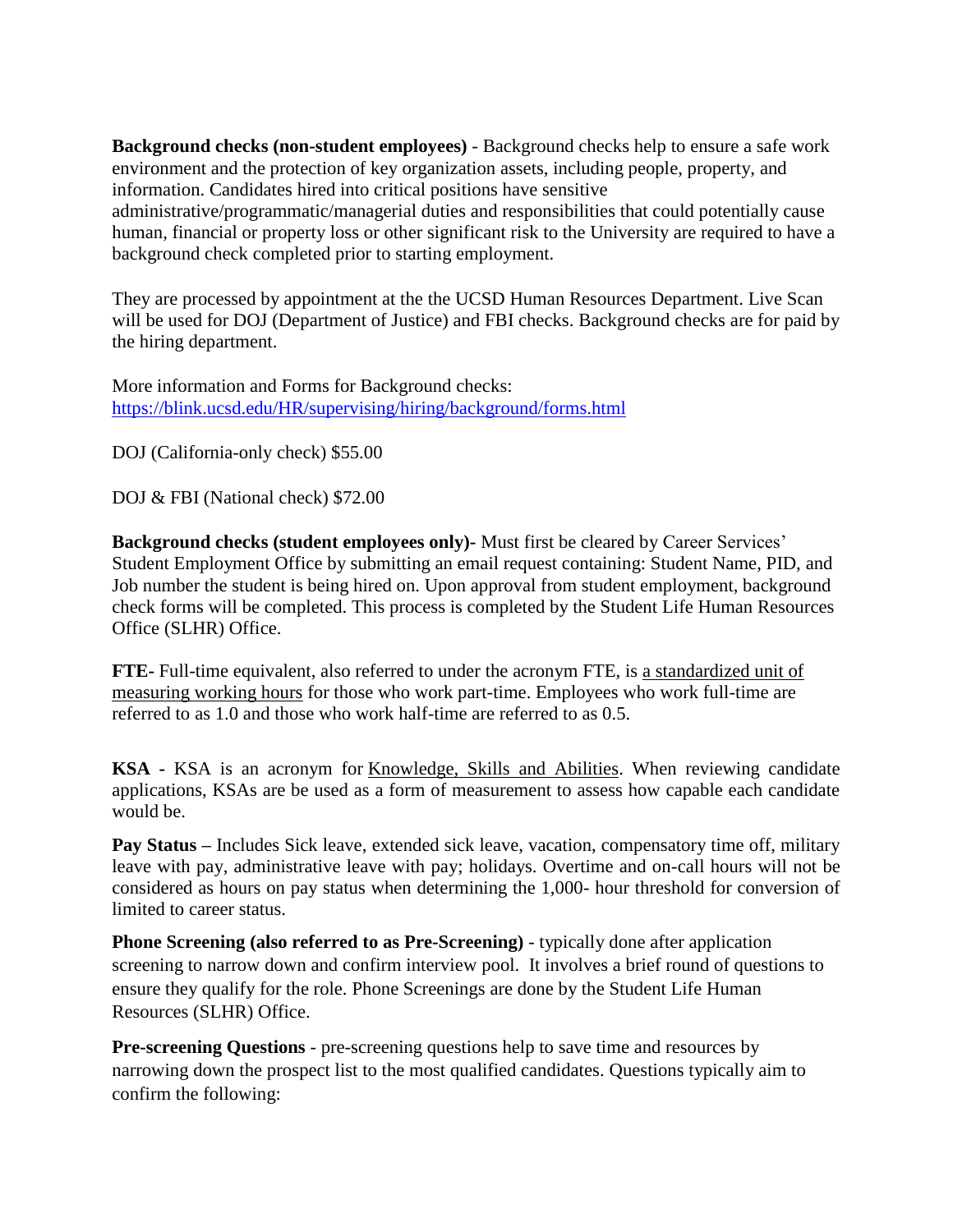- *Confirm the candidates continued interest*
- *Discuss salary expectation and/or limitations*
- *Inform the candidate that references checks are part of a complete recruitment process, should they be the successful candidate.*
- *Ask clarifying questions of the applicant (i.e. breaks in employment)*
- *Get a general idea of dates/times that candidate is available to interview.*
- *Answer any questions the candidate may have*

**Qualifications** - the requirements for the position; typically includes education, years of experience, certifications, language requirements, skills, etc.

**Reference check** - a due-diligence process in which the hiring manager will call and interview references to gain further insights into the candidate's behavior and employment history. Student Life's policy is to contact the current or past supervisor's only.

1 reference check with **current supervisor** is required if employee has been in current position for past 5 years.

## -or-

2 reference checks with the **current and former supervisors** are required when candidate has held more than one position within last 5 years.

In some situations, employers will only provide dates of employment. In those cases, we may ask the candidate for alternate information. Please contact the Student Life Human Resources Office to discuss.

More information on How to Conduct a Reference Check: [https://blink.ucsd.edu/HR/supervising/hiring/background/conduct.html#](https://blink.ucsd.edu/HR/supervising/hiring/background/conduct.html)

**Talent Pool -** A talent pool is a collection of candidate profiles that have the required qualifications and skills and are interested in working for your company.

## **Types of Hiring Appointments -**

**Career:** An appointment established at a fixed percentage of 100% (full-time) of 1 year or longer. Career Appointments should be filled through the open recruitment process.

**Limited/Short Term Exception (STE):** 40% or less, fixed or variable appointment. With an expected duration of 12 months or less, or not exceed  $875$  hours on pay status. Prior students are eligible for hire as an STE. An extension of this appointment must be reviewed and approved by Human Resources Department Records and must not exceed 875 hours on pay status.